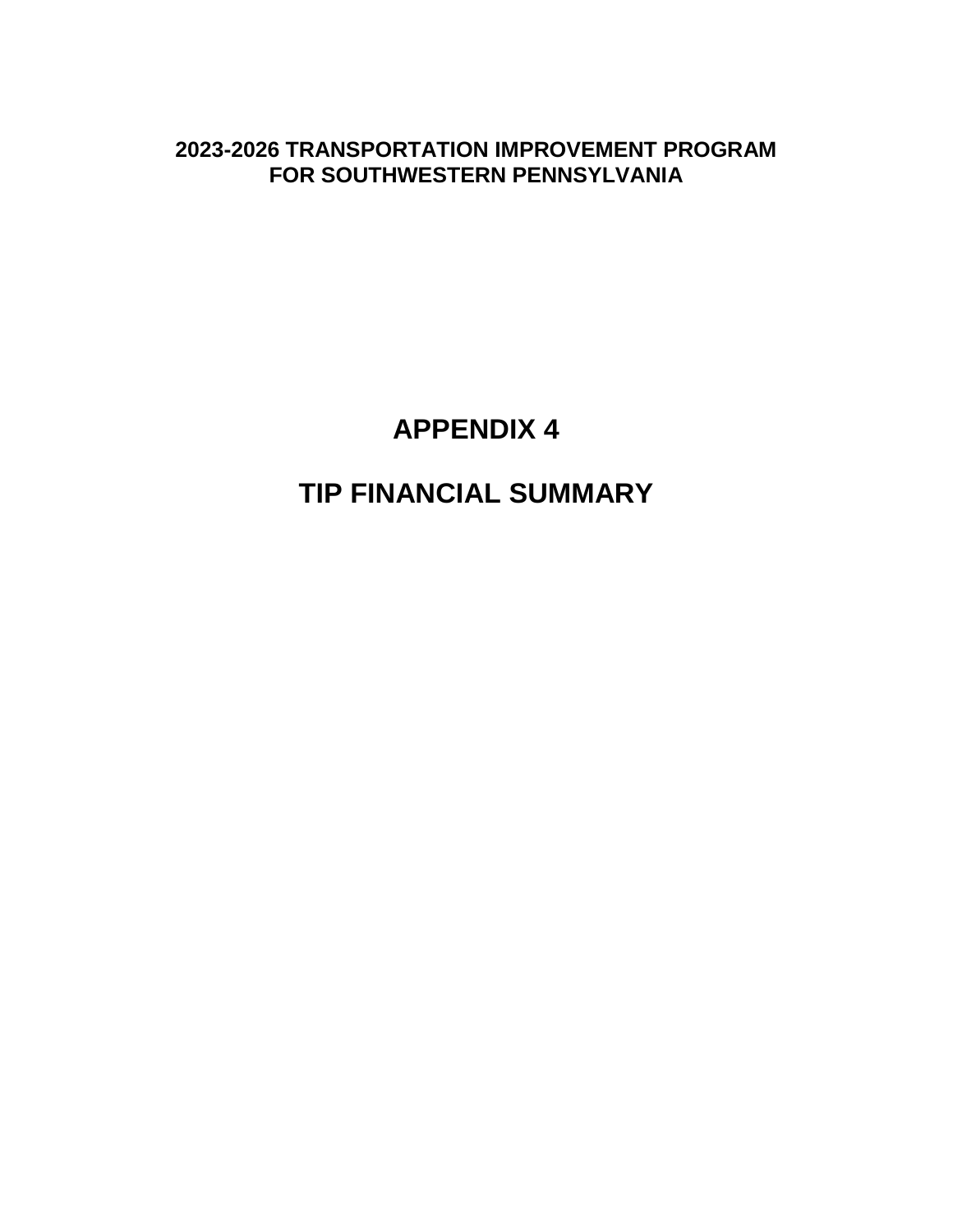## Appendix 4. TIP Financial Summary

Federal law requires that the MPO, public transit agencies and state cooperatively develop estimates of funds that are reasonably expected to be available to support transportation program implementation. MPOs are then required to balance the programmed costs in their TIPS at the level of anticipated revenues. To produce a fiscally-constrained TIP, the MPO first considers the projects in the existing program that already have funding commitments. After updating project costs and schedules for the committed projects, the MPO may consider other projects eligible for federal or state transportation funding. The MPO finalizes the proposed program by prioritizing the projects and balancing the overall program costs to the estimated revenues.

The estimate of available revenues in the Commonwealth of Pennsylvania is developed in compliance with the federal regulations by PennDOT in coordination with its transportation partners (MPOs and RPOs from across the state). In its guidance document, Pennsylvania's 2023 Transportation Program Financial Guidance, PennDOT has established a set of formulas to ensure equitable distribution of anticipated funding. These agreed-upon formulas consider criteria such as roadway lane miles, vehicle travel, bridge size, bridge condition, air quality attainment status, population, population density, senior transit ridership, transit service area, level of transit service, and accidents at rail-highway crossings. The formulas identified in the state financial guidance document are hereby incorporated by reference into the 2023-2026 TIP for Southwestern Pennsylvania.